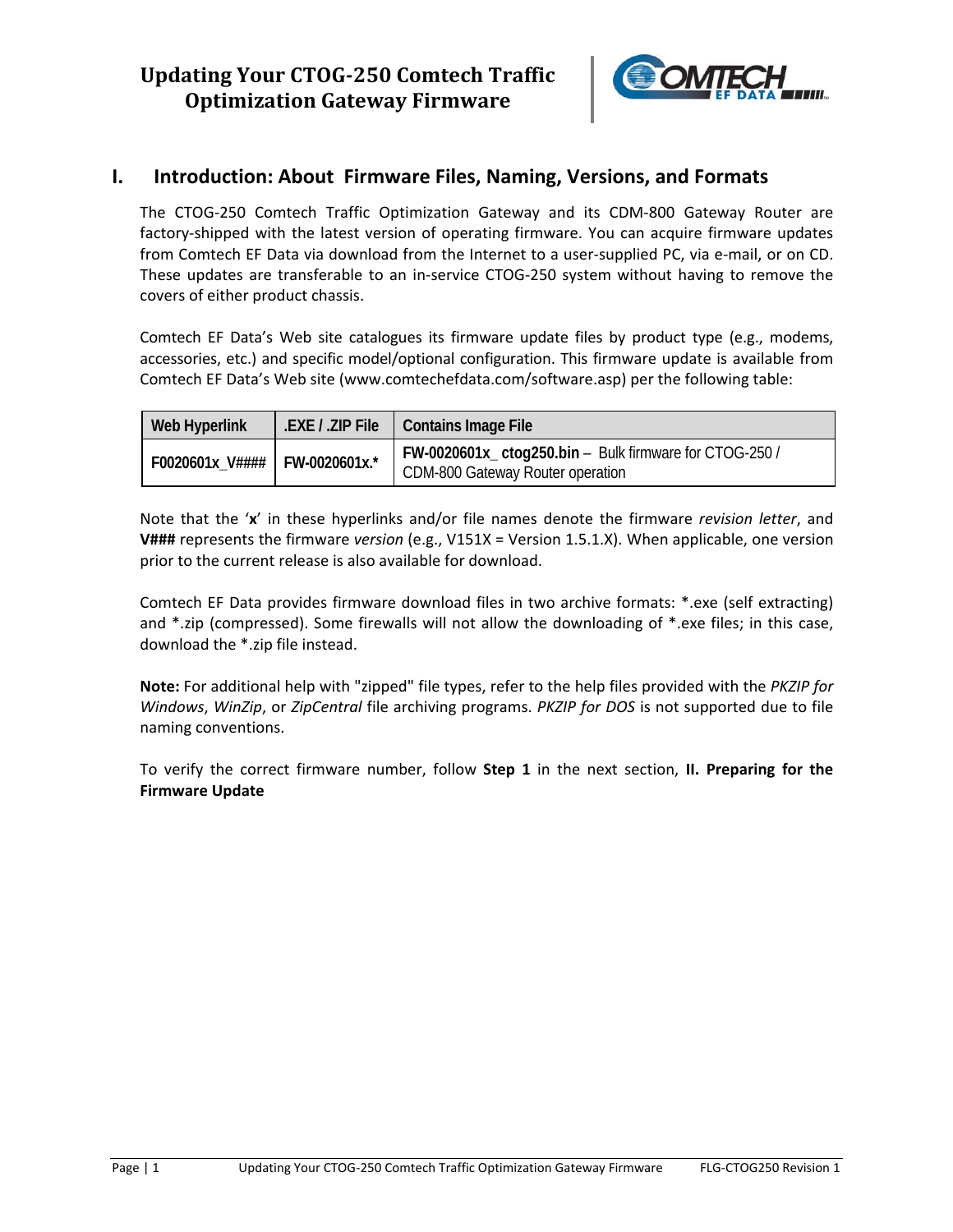# **II. Preparing for the Firmware Update**

**1. First, identify the CTOG‐250 assigned Management IP Address, and the firmware number/ revision letter/version number.**

*User‐supplied items needed:* 

- A Microsoft Windows‐based PC, equipped with available serial and Ethernet ports; a compatible Web browser (e.g., Internet Explorer); and a terminal emulator program (e.g., Tera Term or HyperTerminal).
- A 9‐pin serial cable to connect the PC to the CTOG‐250.
- **A.** Use the 9‐pin serial cable to connect the CTOG‐250 '**SERIAL**' port to a serial port on the user PC:





**B. On the PC:** Open the terminal emulator program.



*Refer to your terminal emulator program HELP feature or user guide for operating and configuration instructions.*

Configure the utility program serial port communication and terminal display operation:

- **38400 bps (Baud Rate) 8 Data Bits 1 Stop Bit**
- 
- 
- **Parity = NO Port Flow Control = NONE Display New line Rx/Tx: CR**
- 
- 
- **Local Echo = ON**
- 
- 
- **C. On the CTOG‐250:** Turn on the power from the chassis front panel.

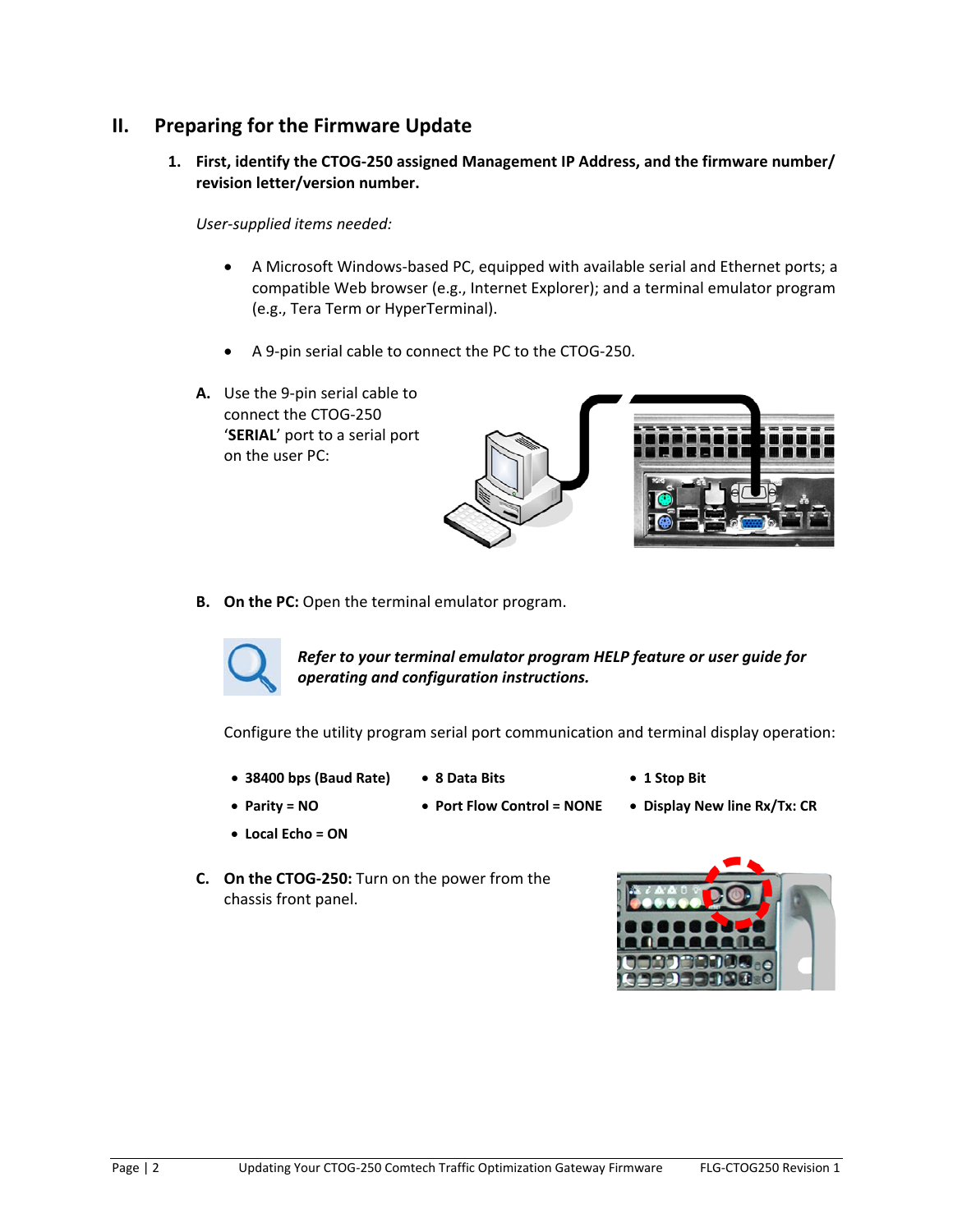- **D. On the PC:** Review and record the information displayed on the CTOG‐250 Serial Interface:
	- Management IP Address (e.g., default is 192.168.1.2/24)
	- Firmware Number and Revision Letter (e.g., FW‐0020601G)
	- Firmware Release Version (e.g., 1.5.1.X)

| Tera Term - COM1 VT                                                                                 |                                                                                                                                                                                                                                        |                                                                                                                                      |  |
|-----------------------------------------------------------------------------------------------------|----------------------------------------------------------------------------------------------------------------------------------------------------------------------------------------------------------------------------------------|--------------------------------------------------------------------------------------------------------------------------------------|--|
| File Edit Setup Control Window Help                                                                 |                                                                                                                                                                                                                                        |                                                                                                                                      |  |
|                                                                                                     |                                                                                                                                                                                                                                        |                                                                                                                                      |  |
|                                                                                                     | <b>HAN COMTECH EF DATA CTOG-250 SERIAL INTERFACE **</b>                                                                                                                                                                                |                                                                                                                                      |  |
|                                                                                                     |                                                                                                                                                                                                                                        |                                                                                                                                      |  |
| <b>Management</b><br>$Iraffic-1$<br>(INGRESS)<br>$T \nleftarrow -2$<br><b>(INGRESS)</b><br>Firmware | $IP = 192.168.1.2/24$<br>$IP = 192.1.2.1/24$<br>$IP = 192.1.3.1/24$<br>MAN Egress (EGRESS) IP = $169.254.1.1/24$<br>ExpIraffic-1 (INGRESS) IP = 192.1.4.1/24<br>ExpIraffic-2 (INGRESS) IP = 192.1.5.1/24<br>$= FV - 0020601G, 1.5.1.X$ | Status = $Up. 1000Mbps$ (full-duplex)<br>$Status = Down$<br>$Status = Down$<br>$Status = Down$<br>$Status = Down$<br>$Status = Down$ |  |
|                                                                                                     | Please type 'help' or '?' for the complete list of supported commands.<br>Please type 'info' to display the header information.                                                                                                        |                                                                                                                                      |  |
|                                                                                                     | Please configure your serial terminal to 'echo' if you can not see the characters typed.                                                                                                                                               |                                                                                                                                      |  |
| CT0G-250>                                                                                           |                                                                                                                                                                                                                                        |                                                                                                                                      |  |
| $\blacksquare$                                                                                      |                                                                                                                                                                                                                                        |                                                                                                                                      |  |



*See* **Chapter 8. SERIAL‐BASED REMOTE PRODUCT MANAGEMENT** *for information and instructions on using the CTOG‐250 Serial Interface.*

- **E.** Alternately, use the CTOG‐250 Web Server Interface to obtain the firmware information.
	- Use an Ethernet hub, switch, or direct cable connection to connect the CTOG‐250 '**MGMT‐1**' port to the PC:



 **On the PC:** Use a Web browser (e.g., Internet Explorer) to log in to the CTOG‐250 Web Server Interface and access the '**Admin | Firmware**' page. Then, make note of the Slot #1 and Slot #2 firmware loads:

| Slot #              | <b>Running</b> | <b>Name</b>                 | <b>Version</b>   | <b>Date</b> | <b>Size</b> |
|---------------------|----------------|-----------------------------|------------------|-------------|-------------|
| 1<br>$\overline{2}$ | No<br>Yes      | FW-0020601E<br>FW-0020601G  | 1.4.6<br>1.5.1.X |             |             |
|                     |                | <b>Firmware Information</b> |                  |             |             |
|                     |                |                             |                  |             |             |
|                     | <b>Type</b>    | <b>Name</b>                 | <b>Version</b>   | Date.       | <b>Size</b> |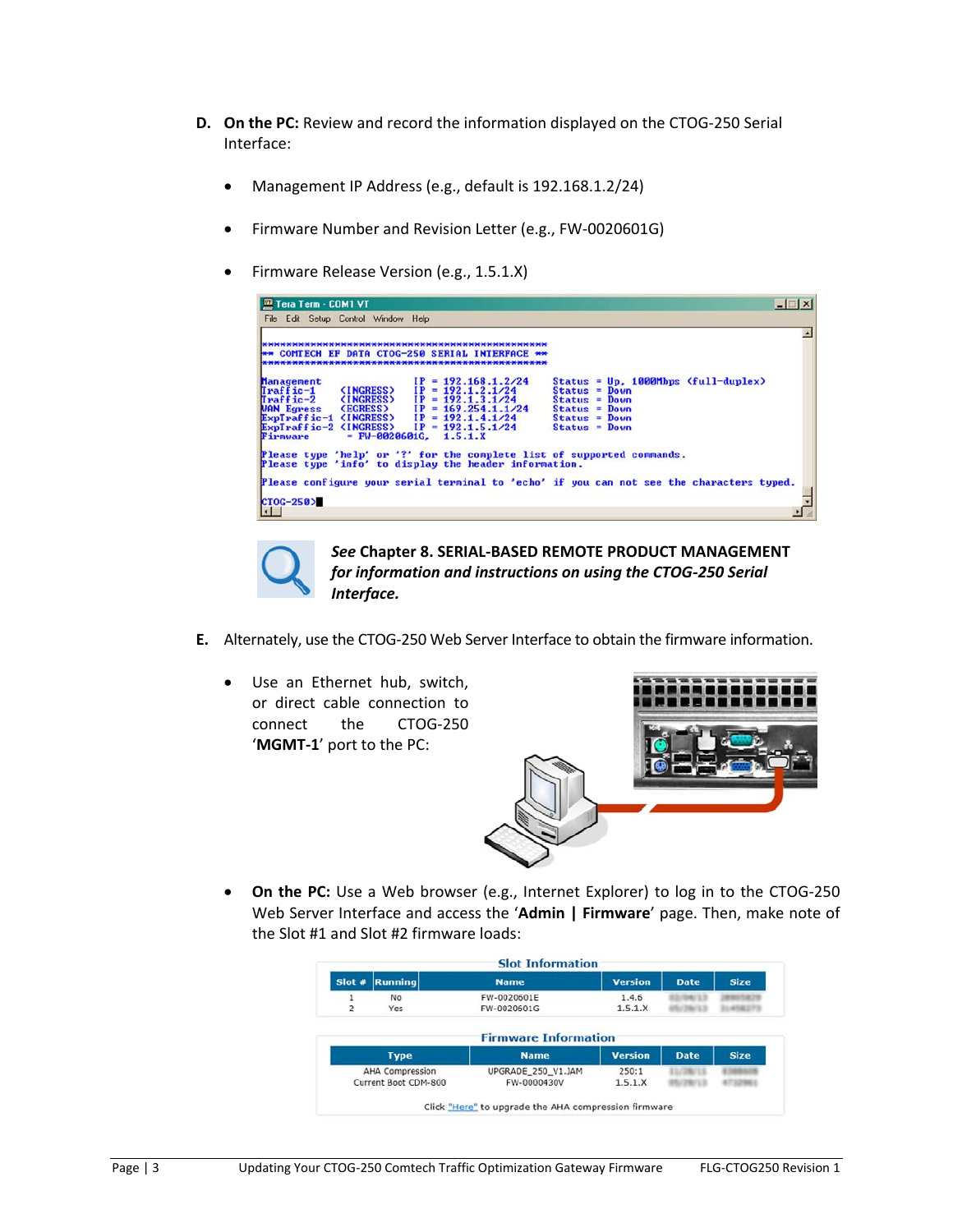*See* **Chapter 7. ETHERNET‐BASED REMOTE PRODUCT MANAGEMENT** *for information and instructions on using the CTOG‐250 Web Server Interface.*

**2. Next, create a temporary folder (subdirectory) on the user PC for the firmware archive download.**



- *Drive letter "c:" is used in these examples. Any valid, writable drive letter can be used.*
- *Typical for all tasks: Type the command* **without quotes***, and then press* **Enter** *to execute.*

There are several ways the user may use create a temporary folder on a Windows‐based PC:

- **A.** Use the **Windows Desktop** to create and rename the temporary folder.
	- Right-click anywhere on the desktop to open the popup submenu, and then select **New > Folder** to create the temporary folder. The new folder will be created on the desktop.
	- Right-click on the new folder and then select Rename from the popup submenu. Rename this folder to "temp" or some other convenient, unused name.



- **B.** Use **Windows Explorer** to create and rename the temporary folder.
	- Select **File > New > Folder** to create the temporary folder. The new folder will be created in the active folder.
	- Right‐click the "**New Folder**" folder name, and then rename this folder to "**temp**" or some other convenient, unused name.

| ⇒ C:V                                          |                                                            | $\blacksquare$ CA                                                                         | $\approx$ CA                                                                     |  |  |
|------------------------------------------------|------------------------------------------------------------|-------------------------------------------------------------------------------------------|----------------------------------------------------------------------------------|--|--|
| File:<br>Help<br>Tools<br>Edit<br>Favorites    |                                                            | Edit<br>File<br>Help<br>Tools<br>Favorites<br><b>Views</b>                                | Fdt<br><b>Help</b><br>Film<br>Tools<br>View<br><b><i><u>Favoring</u></i></b>     |  |  |
| <b>New</b>                                     | <b>Fig. Eolder</b>                                         | $\bigodot$ Back $\cdot$ $\bigcirc$ $\cdot$ $\bigcirc$<br>Search<br>Folders                | $\bigodot$ Back $\cdot$ $\bigodot$ $\cdot$ $\bigodot$<br>Search                  |  |  |
| Shortcut hy<br>$\mathbb{R}$<br>Create Shortcut |                                                            | Address $\Rightarrow$ CN                                                                  | Address CA                                                                       |  |  |
| <b>Delete</b><br><b>Rename</b><br>Properties:  | <b>Test Document</b><br><b>Briefcase</b><br>(a) Wave Sound | Al Name<br><b>System Tasks</b><br><b>B668</b><br>spoolerlogs<br>Hide the contents of this | Al Name<br><b>System Tasks</b><br>:668<br>spoolerlo<br>Hide the contents of this |  |  |
| Close                                          | Microsoft Office Word                                      | drive                                                                                     | drive<br><b>WANDOV</b>                                                           |  |  |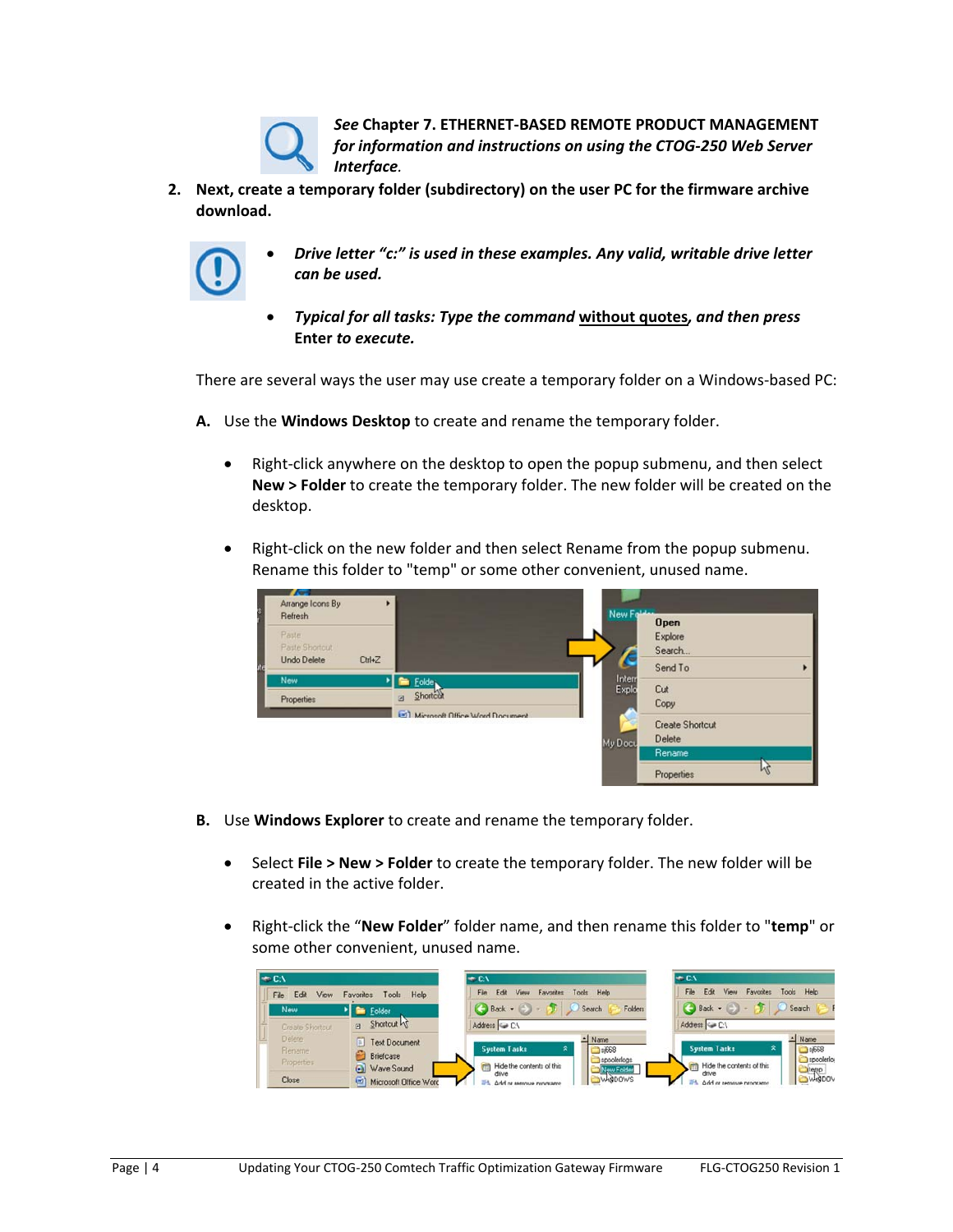- **C.** Use the '**Run**' and '**Browse'** windows to create and rename the temporary folder.
	- Select **[Start]** on the Windows taskbar and then click the **Run...** icon. The '**Run**' window will open.
	- Click **[Browse]** in the '**Run**' window. The '**Browse**' window will open.
	- Click the '**Create New Folder**' icon in the '**Browse**' window. The new folder will be created.
	- Right‐click the "New Folder" folder name and then rename this folder to "temp" or some other convenient, unused name.



- **D.** Use **Windows Command‐line** to create the temporary folder.
	- **First**, click **[Start]** on the Windows taskbar, and then click the **Run...** icon (or, depending on Windows OS versions *prior* to Windows 95, click the **MS‐DOS Prompt icon** from the **Main Menu**).
	- **Next**, open a Command‐line window…
		- o For Windows 95 or Windows 98 Type "**command**".
		- o For any Windows OS versions later than Windows 98 Type "**cmd**" or "**command**".



- o Alternately, from **[Start]**, select **All Programs > Accessories > Command Prompt**.
- **Finally,** from the Command‐line '**c:\>'** prompt, type "**mkdir temp**" or "**md temp**" (*mkdir* and *md* stand for *make directory*), and then click **[OK]**.

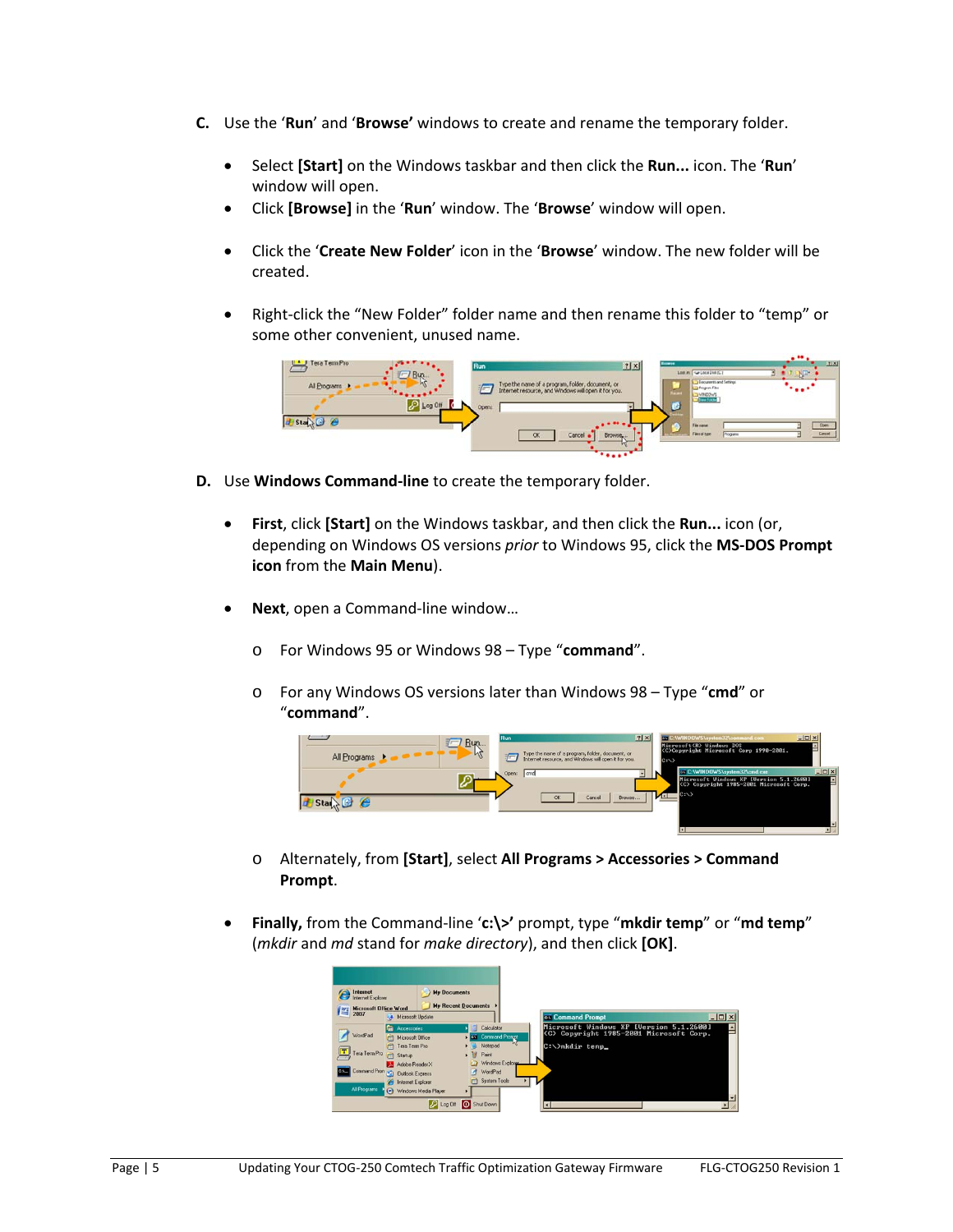*There should now be a "temp" folder created and available for placement of the firmware file download.* 

## **III. Downloading and Extracting the Firmware Update**

- **1. First, download the firmware update archive file from the Comtech EF Data Web site:**
	- **A.** Go online to www.comtechefdata.com.
	- **B.** On the *Main* page under **Support Information** or the **Support** tab, select the **Software Downloads** hyperlink.
	- **C.** On the *Software Downloads* page click **Download Flash and Software Update Files**.
	- **D.** On the *Flash Updates Index* page select the **(Select a Product Line) Advanced VSAT Series** hyperlink.
	- **E.** On the *Advanced VSAT Solutions* product page select the CTOG‐250 product hyperlink.
	- **F.** Select the appropriate firmware archive EXE or ZIP file download hyperlink.



**I. Introduction: About Firmware Files, Naming, Versions, and Formats**

- **G. Download the archive file to the temporary folder.** 
	- Once the **EXE** or **ZIP** hyperlink is selected the '**File Download'** window opens and prompts selection of **[Open]** or **[Save]**:
		- o Click **[Open]** to turn over file extraction to the user‐supplied utility program. Be sure to extract the firmware files to the "**temp**" folder created earlier.
		- o Click **[Save]** to open the **'Save As'** window. Be sure to select and **[Save]** the archive **\*.exe** or **\*.zip** file to the "**temp**" folder created earlier.
		- o Otherwise, click **[Cancel]** to quit and exit the file download process.



**2. Next, extract the firmware files from the archive file.**

(If not already done with **File Download > [Open]**) Extract the firmware files from the downloaded **\*.exe** or **\*.zip** archive file with the user‐supplied utility program: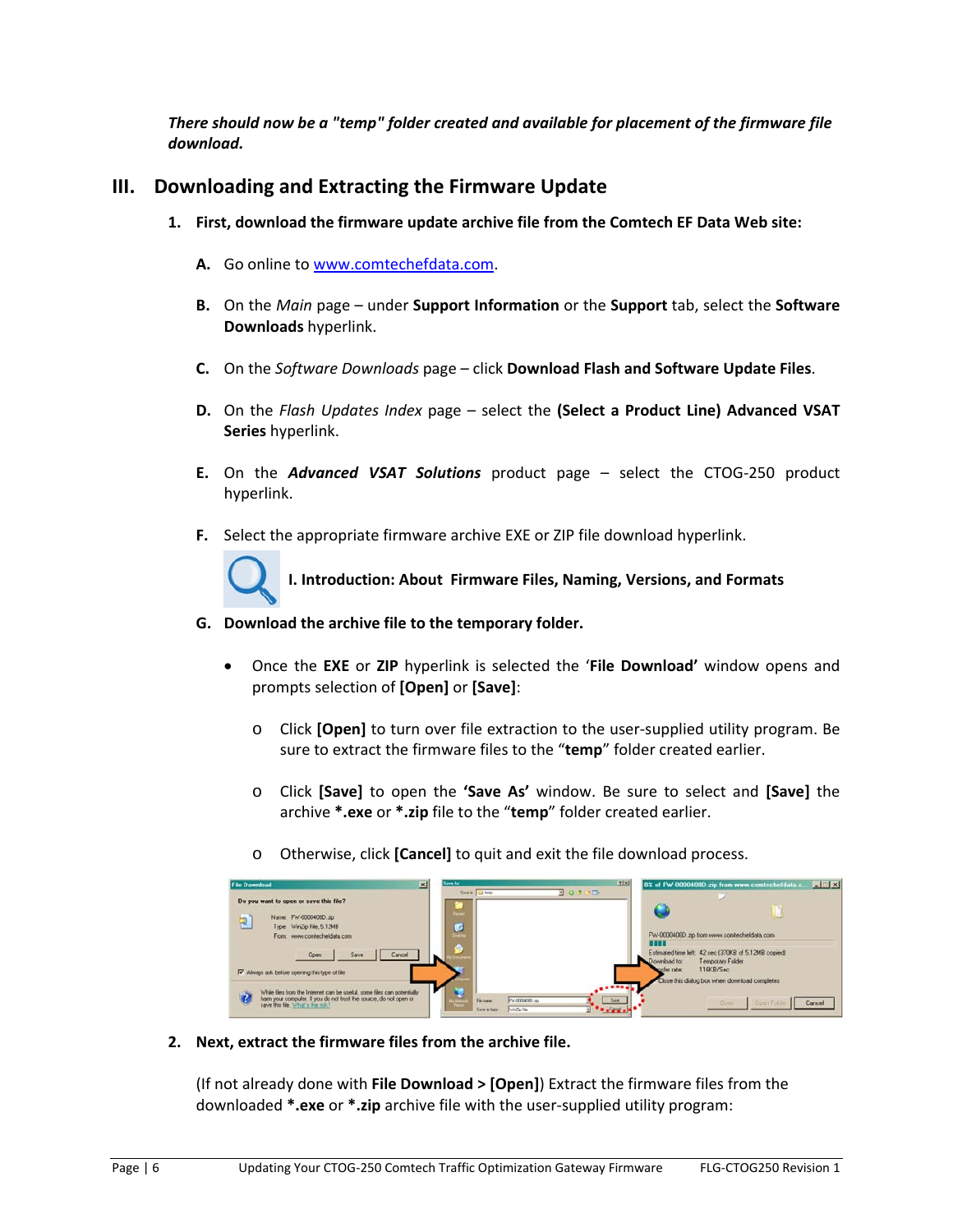- Double-click on the archive file name, and then follow the prompts provided by the user-supplied utility program. Extract, at a minimum, two files:
- $\bullet$
- o **FW0020601x\_ctog250.bin** the Firmware Bulk image file (where 'x' denotes the revision letter), and
- o **CTOG‐250ReleaseNotes\_v#‐#‐#.pdf** the Firmware Release Notes PDF file (where '#‐#‐#' denotes the firmware version number).

### **3. Confirm availability of the firmware files in the temporary folder.**

There are several ways the user may view the contents of the temporary folder on a Windows‐based PC:

#### **A. From the Windows Desktop:**

- Double‐left‐click the "**temp"** folder saved to the Windows Desktop.
- Use **Windows Explorer** to locate, and then double‐left‐click the "**temp**" folder.
- Use the '**Browse'** window (**[Start] > ...Run > [Browse]**) to locate, and then double‐ click the "**c:\temp**" folder.

### **B. Using Command‐line:**

- Type "**cd c:\temp**" at the Command‐line prompt to change to the temporary directory created earlier using Command‐line. 1.
- Type "**dir**" to list the files extracted to the temporary directory from the downloaded archive file.

### *The firmware files have been successfully downloaded and are now available for transfer to the CTOG‐250.*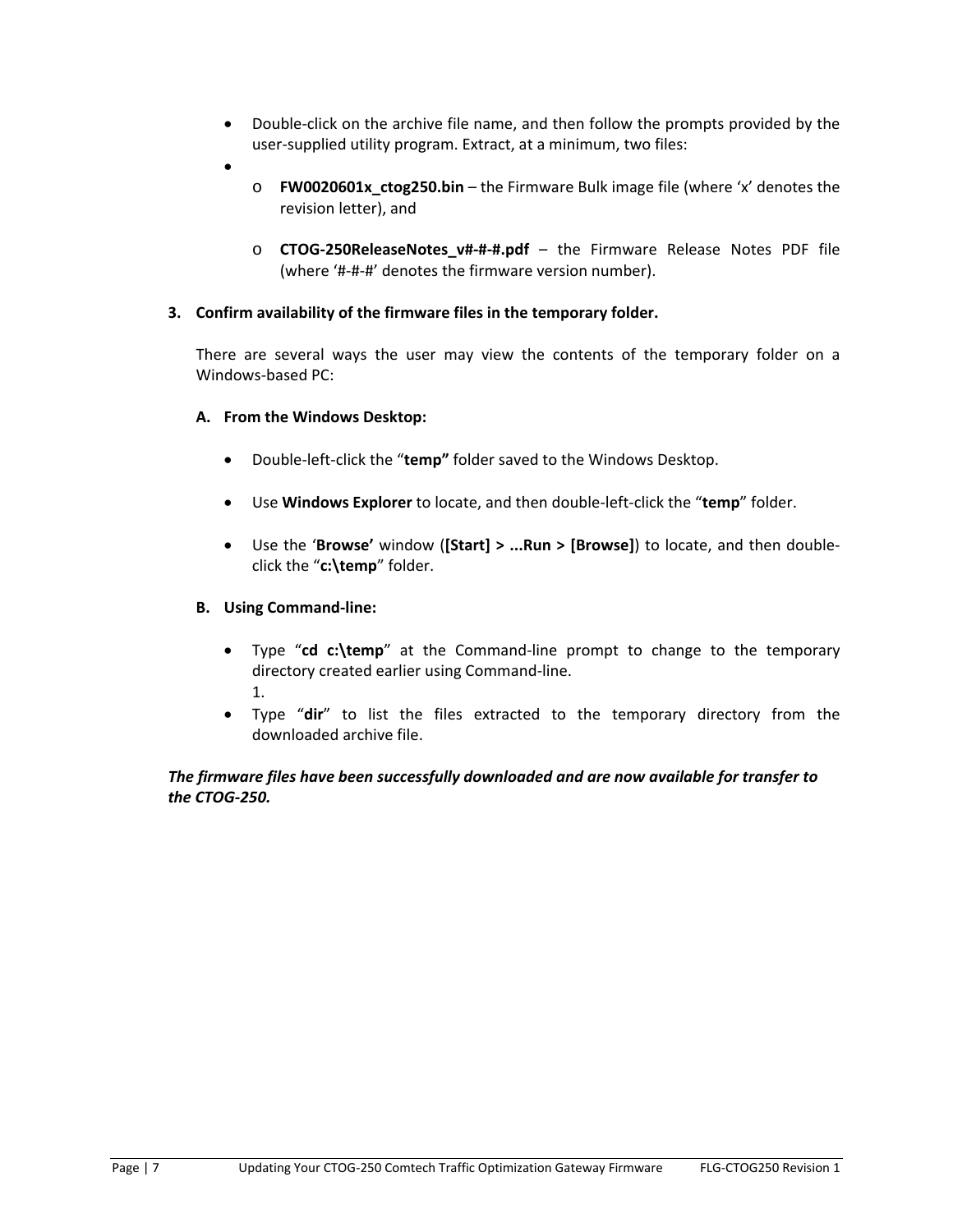## **IV. Performing the Ethernet FTP Upload Procedure**



*To proceed with the firmware update procedure, assumptions are made that:*

- *The CTOG‐250 is connected to a user‐supplied, Windows‐based PC, and:*
	- o *The PC serial port is connected to the CTOG‐250 'CONSOLE' port.*
	- o *The PC Ethernet port is connected to the CTOG‐250 'MGMT‐1' Ethernet port with a user‐supplied hub, switch, or direct Ethernet cable connection.*
	- o *The PC is running a terminal emulation program (for operation of the CTOG‐250 Serial Command Line Interface) and a compatible Web browser (for operation of the CTOG‐250 Web Server Interface).*
- *The CTOG‐250 Management IP Address has been noted using the CTOG‐250 Serial Interface, and the firmware has been identified using either the serial interface or the CTOG‐250 Web Server Interface 'Admin | Firmware' page.*
- *The latest firmware files have been downloaded or otherwise received from Comtech EF Data and are available on the user PC in an accessible temporary folder.*
- **1. Use Command‐line to send a "PING" command to confirm proper connection and communication between the user PC and the CTOG‐250:**
	- **If the Management IP Address of the unit is still not known**, type "**info**" at the serial interface **CTOG‐250>** command prompt and record the displayed information. Alternately, use Serial Remote Control or the Web Server Interface:
		- o **Serial Remote Control** Type the **"<0/IPA?"** remote query (without quotes) at the serial interface **CTOG‐250>** command prompt. The unit returns the configured Management IP Address:

```
>0000/IPA=192.168.1.10/24 (default)
```
o **Web Server Interface** – View the *IP Address/CIDR Mask* entry on the '**Configuration | Interface | Mgt**' page:



o **Once the Management IP address is known – use Command‐line to PING:** Type "ping xxx.xxx.xxx.xxx" at the Command-line prompt (where 'xxx.xxx.xxx.xxx' is the unit Management IP Address).

The response should confirm whether or not the unit is properly connected and communicating.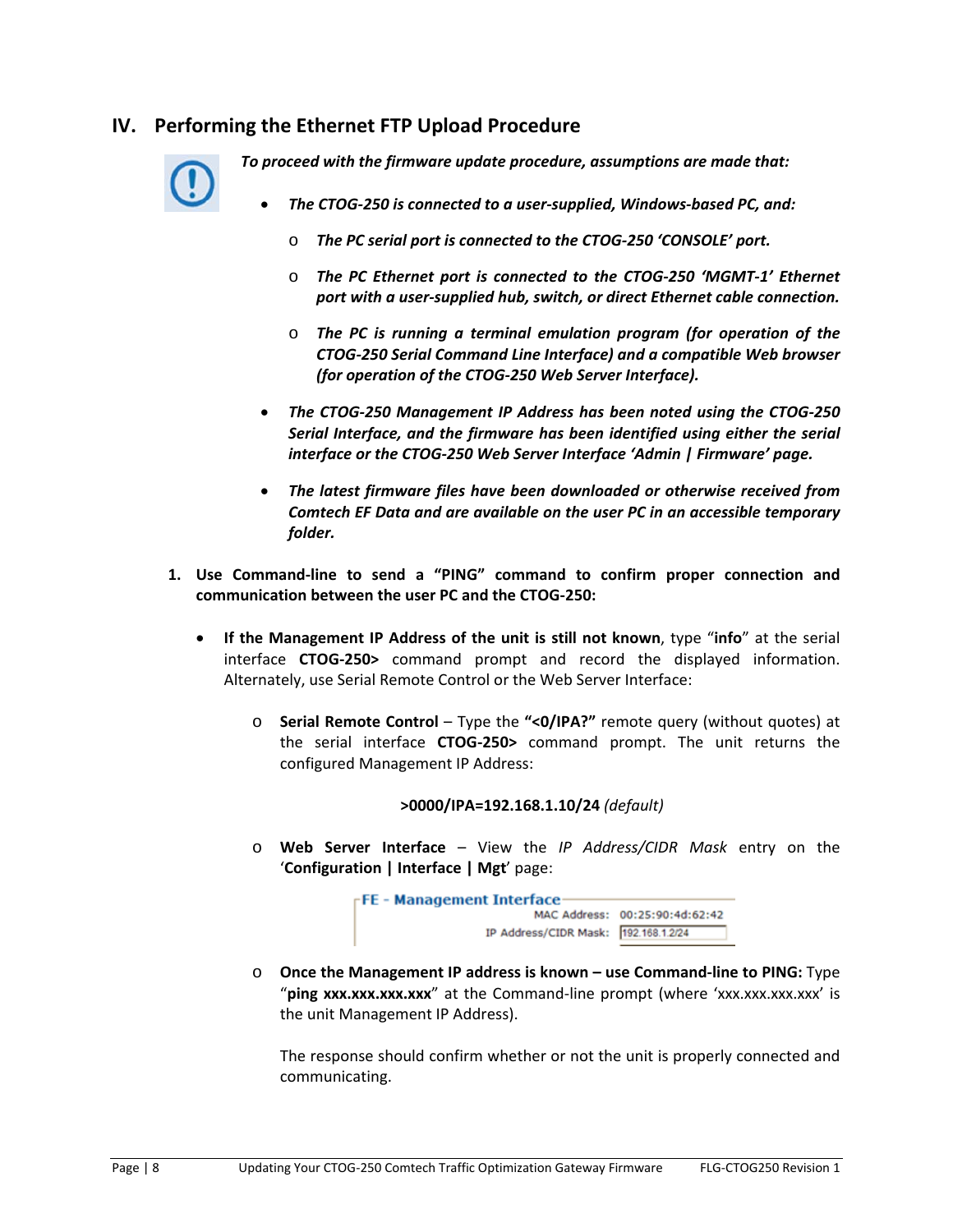- **2. Use Command‐line to transfer (FTP) the files from the user PC to the CTOG‐250:**
	- Type "**ftp xxx.xxx.xxx.xxx**" (where '**xxx.xxx.xxx.xxx**' denotes the Management IP address of the unit being updated.
	- Enter the username and password assigned to the unit. The default username and password is "**comtech**".
	- Type "**bin**" to set the binary transfer mode.
	- Type "**put FW0020601x\_ctog250.bin**" (where '**x**' denotes the revision letter) at the Command‐line prompt, without quotes, to begin the file transfer. The process sequences through several blocks – this may take several minutes for the transfer to occur. Once the update file is received, the image is written to Flash memory and the unit transmits the message "**UPLOAD COMPLETE.**"



*In the event you receive the "Connection closed by remote host." message, wait another minute before continuing. The CDM‐800 update sometimes takes longer than the FTP client allows.*

- Type "**bye**" to terminate the FTP session, and then close the Command‐line window.
- **3. Use the serial interface or the Web Server Interface 'Admin | Firmware' page to verify that the PC‐to‐Unit FTP file transfer was successful.**
- **4. Use the CTOG‐250 Web Server Interface to select the firmware and reboot the unit:**
	- **A. Select the desired Boot Slot (Image):**
		- Go to the Web Server Interface '**Admin | Firmware**' page.
		- Use the '**Boot From:'** drop‐down menu to select **Latest**, **Slot 1**, or **Slot 2** (in the *Firmware Configuration* section).

By default, the unit will boot from the Slot that stores the firmware version having the *latest date* (**Boot From: Latest**). '**Boot From:**' may also be set to force the unit to boot up using either firmware image loaded in **Slot 1** or **Slot 2**.

- Click **[Submit]** to save the setting.
- **B. Reboot the CTOG‐250:**
	- Go to either the Web Server Interface '**Admin | Firmware**' page or the '**Utility | Reboot**' page.